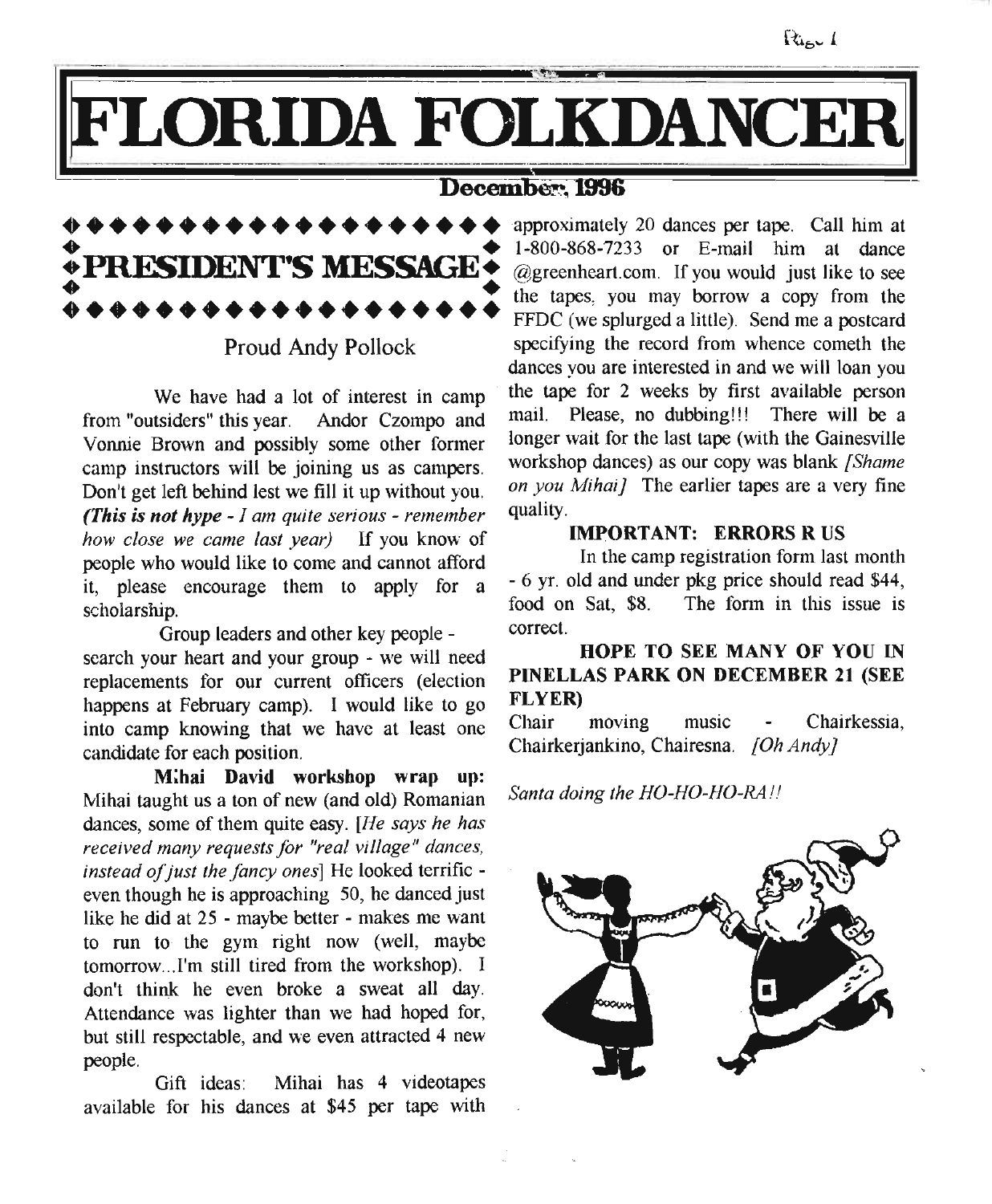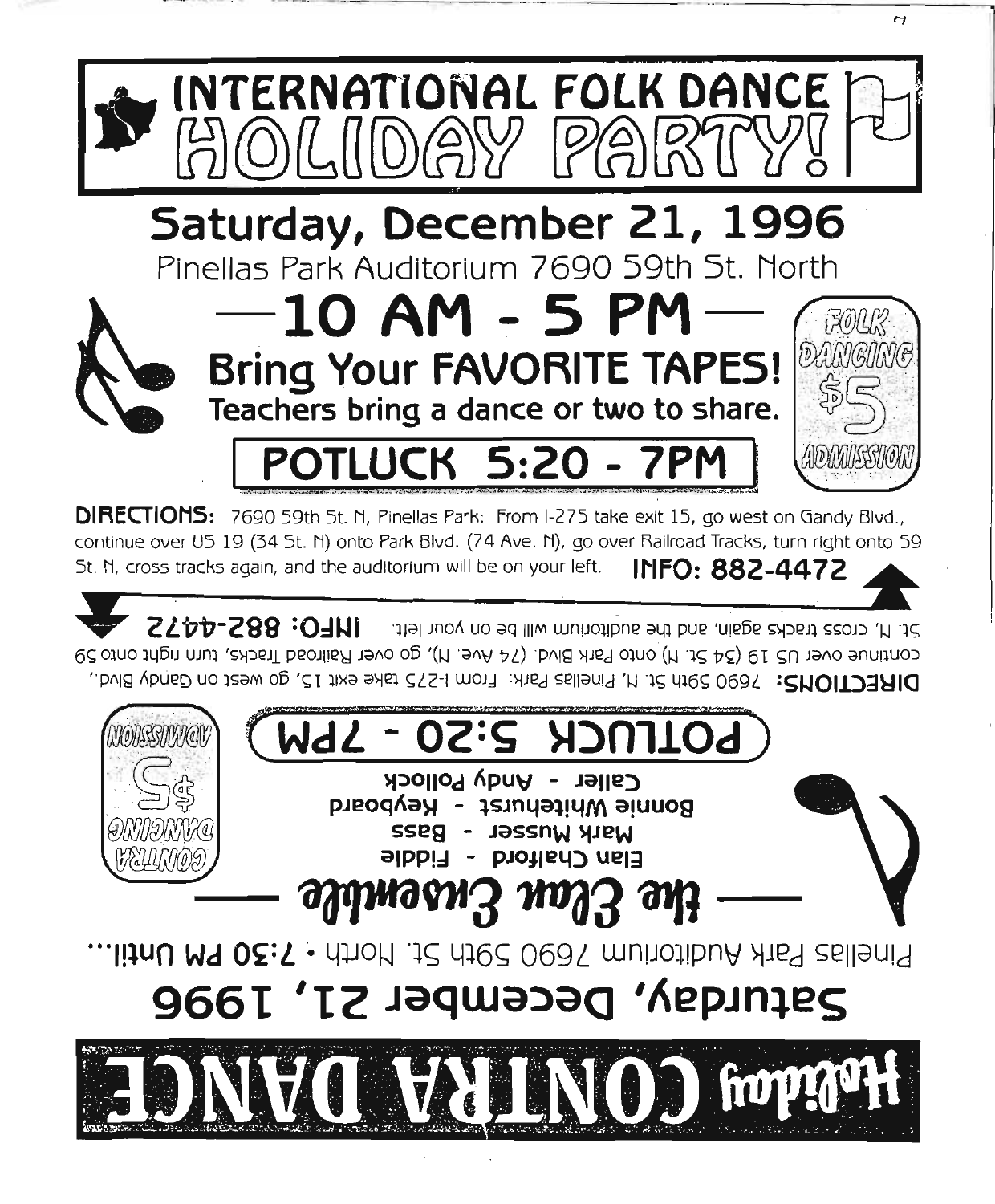

The fall fling is history for another year. It lived up to and even exceeded my expectations for a great day of request dancing, good friends, and good food. Thanks to everyone who came and made it such a special day. And thanks for all the help in keeping things running smoothly putting tables up and down, serving food, keeping the kitchen clean, and especially for the final clean-up. To borrow an expression from a famous lady - it takes many villages to put on a Fall Fling.

John Daly did a lot of research and experimentation since the last fling on sound quality and I thought the music sounded great. Now we need some work on microphone quality - I still couldn't understand things said over the mike.

There are other folk dance events in the year that feature teaching by local and imported dancers and so the fall fling is unique in that it is almost exclusively request dancing. It's a chance to dance in longer lines and bigger circles, a chance to remember dances you haven't done in a while, a chance to relax and socialize with friends from all over the state. I think this is an important part of the folk dance scene. You don't have to learn new dances to have fun. Joan Washington

Language Warm up for camp: Seasons Greetings in:

(Hungarian)

Boldog Karacsonyi es Ujevi Unnepeket (Greek)

Kala Khristougena kai Eftikhes to Neon Ethos



INTER NATIONAL: December 21 - Holiday Party - 10am to 5 PM followed by Potluck at 5:20-7pm, fc llowed by (see flyer) CONT;3A: 7:30 p.m. until.... Pinellas Park Auditorium. (see same flyer upside down)

ISRALLI: Mechol Miami

Dec. 2:.-25 Mo'adim L'simcha (Hebrew grtgs) Teachers: Shlomo Maman, Avner Nairn CalI: Peggy 305-891-1819

HAW<sub>fi</sub>llan SWANG HOLIDAY: Mele Kalikimake me ka Hauloi makahiki hou Jan 7-22. Call 1-800-448-1266

RALPH PAGE LEGACY WEEKEND January 17-19. Call 617-354-1340

INTERNATIONAL: PRESIDENT'S CAMP February 14-17. Sponsored by FFDC. (See Registration form)

IRISH CElLI: Nolag Mhaith Dhuit Agus Blain Nua Fe Mhaise (Gaelic-Irish Seasons Greetings)

Date: January 31, 1997 Time: 7:30 PM until 10 Cost: \$5 per person or \$15 per family Music by: Friends of Reilly

CalIer: Sheila Butler (Butler Irish Schl of Dancing) Location: Sts. Peter &Paul Apostles Catholic Church 2850 75th St. W. Bradenton. F1. Interstate 75 highway take exit 42 heading west towards the beaches.Continue W until 75 St. W. Take a left, go to light in front of the church and follow signs to the Ceili. If you need different directions please call 941-747 3275.